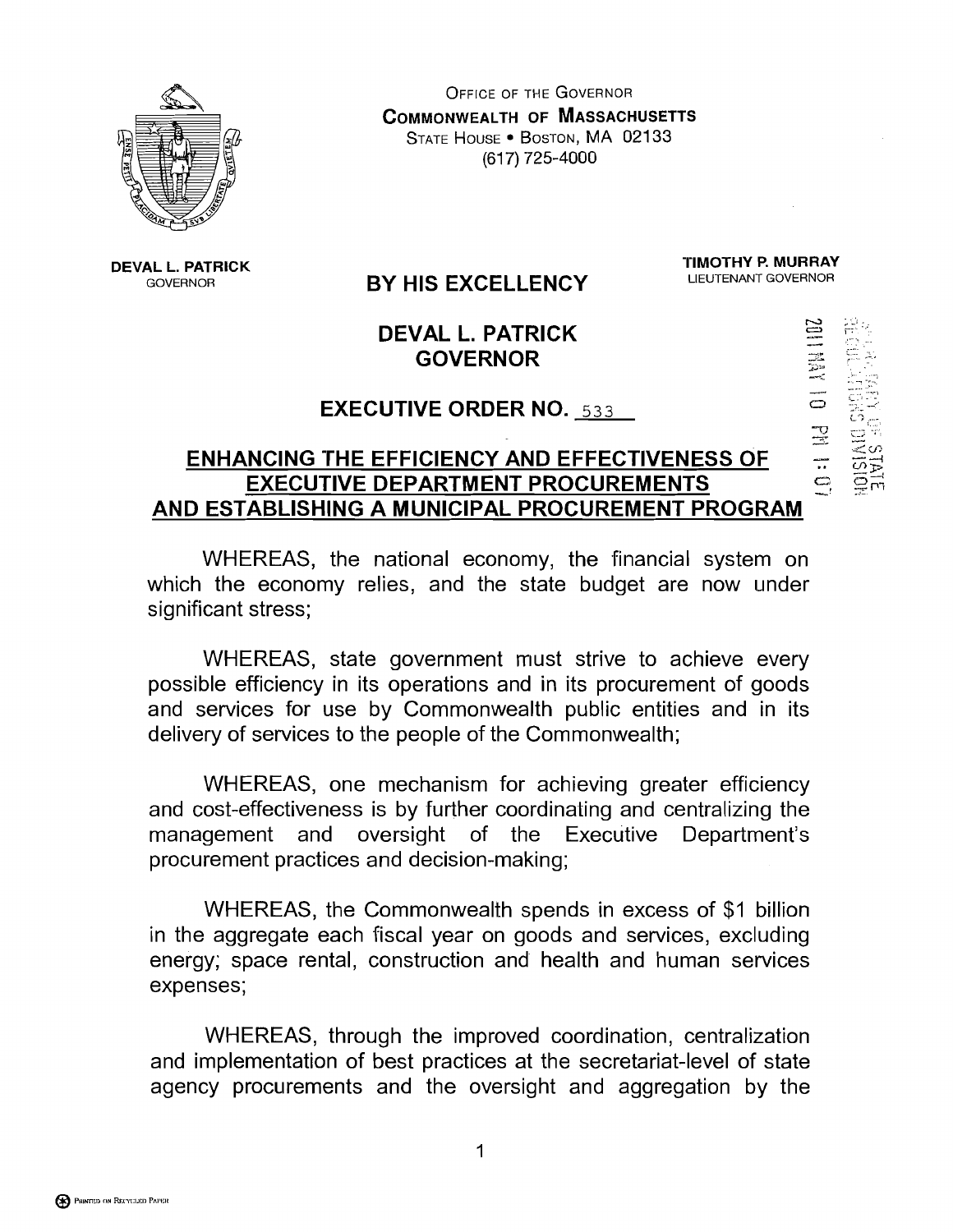Operational Services Division of all procurement, the Commonwealth can achieve considerable cost-savings, while receiving goods and services equal or better than those presently purchased;

WHEREAS, Commonwealth-procured contracts for goods and services currently provide savings opportunities for all Commonwealth public entities, including cities and towns, and, whereas, additional contracts for goods and services unique to the needs of cities and towns procured by the Commonwealth on behalf of cities and towns would provide even greater savings;

NOW, THEREFORE, I, Deval L. Patrick, Governor of the Commonwealth of Massachusetts, by virtue of the authority vested in me by the Constitution, Part 2, c. 2, § 1, Art. 1, order as follows:

Section 1. This Executive Order shall apply to the procurement and purchase of goods and services (as defined below) pursuant to M.G.L. Chapter 7, Section 22; M.G.L. Chapter 30, Sections 51 and 52; and 801 CMR 21 .OO by all state agencies of the Executive Department and other entities governed by those provisions. As used in this Order, the terms "goods and services" shall not include energy, space rental, construction and health and human services expenses. As used in this Order, the term "strategically source" or "strategic sourcing" shall refer to the planned, systematic and enterprise-wide procurement process that continuously improves and re-evaluates the purchasing activities of the enterprise. As used in this Order, the term "Assistant Secretary for Operational Services" shall also mean the "State Purchasing Agent", both of which are defined in MGL Chapter 7, Section 4A.

Section 2. 1 hereby direct the Assistant Secretary for Operational Services (hereinafter "Assistant Secretary") of the Commonwealth's Operational Services Division ("OSD"), who serves as the Commonwealth's Chief Procurement Officer, to lead and implement all directives in this Executive Order, including to:

• Investigate opportunities to standardize and streamline the Commonwealth's procurement processes both within OSD and the Executive Department in order to simplify the process for state agency procurement staff when conducting the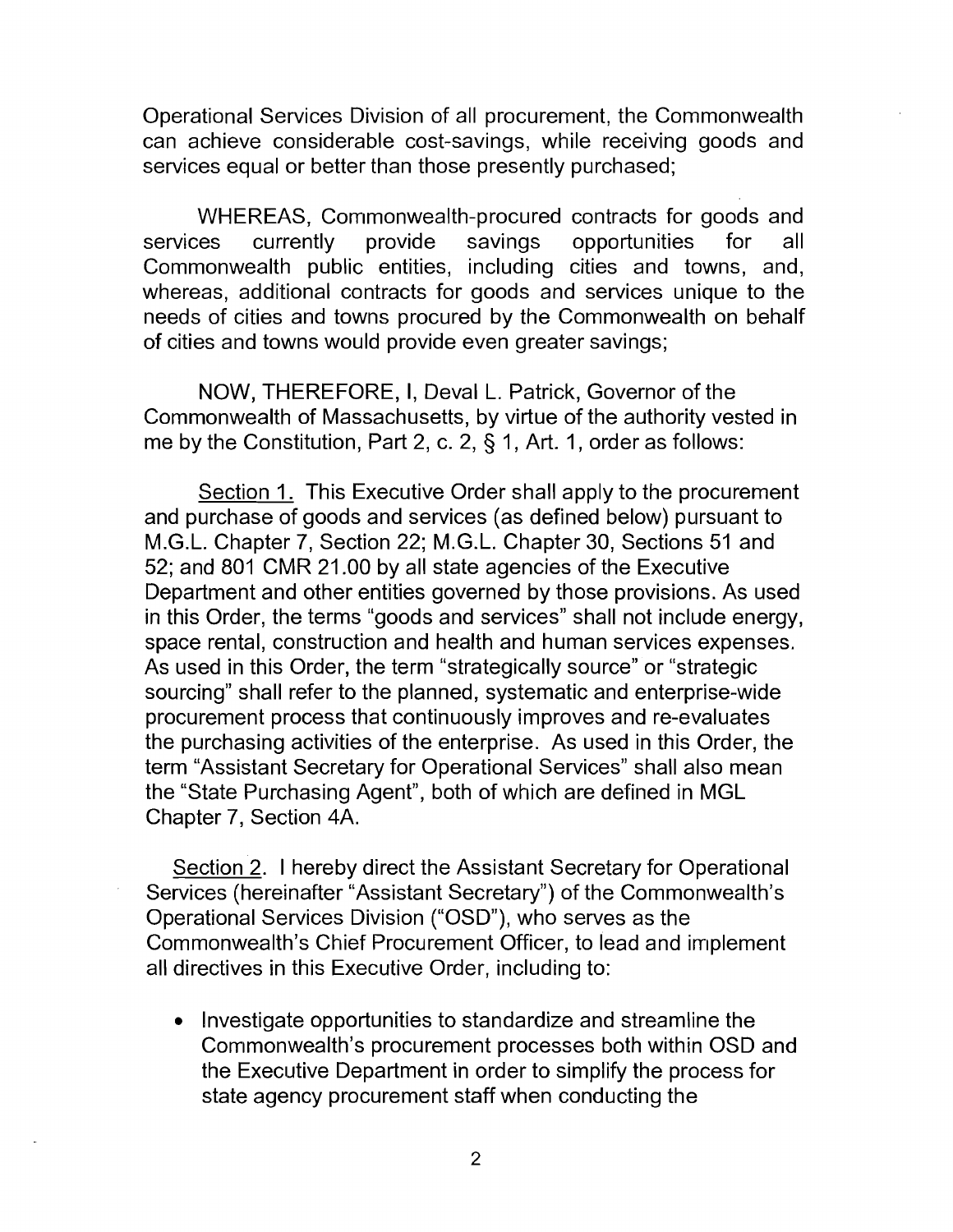procurements, for public entity purchasing staff when using the contracts and for interested bidders when bidding on the procurements;

- Conduct a comprehensive review with other interested parties  $\bullet$ of the Commonwealth's standard terms and conditions and other procurement terms by October 1, 2011 for opportunities for improvements or adjustments and to identify terms that are unnecessary, costly and/or create a barrier to doing business with the Commonwealth;
- Develop and issue procurement and purchasing document templates, including, for example, a solicitation document (currently referred to as a "Request for Response" (RFR)) template similar to the RFR template used for statewide contracts, for use by state agencies by October 1, 2011 in order to streamline the process for agencies and standardize the terms for bidders, thereby making the procurement process more user friendly for agencies and businesses;
- Provide procurement training for state agency procurement  $\bullet$ staff, including the establishment of minimal procurement training requirements for state agency procurement staff;
- Perform outreach to work cooperatively and plan and strategically source the purchases for state agencies and other Commonwealth public entities to the extent practicable and where cost savings may be achieved;
- Improve customer service to public entities and businesses by implementing a Procurement Helpline;
- Investigate and benchmark Commonwealth prices for goods  $\bullet$ and services against other contracts that are of similar scope and complexity;
- Working with other professional procurement associations, identify other successful procurement models and practices and investigate implementation of such best procurement practices in the Commonwealth; and
- Investigate, lead and/or designate collective/cooperative procurements with other states and Commonwealth public entities, including, but not limited to, Commonwealth state colleges and universities and the Massachusetts Higher Education Consortium, with a goal of leveraging buying power,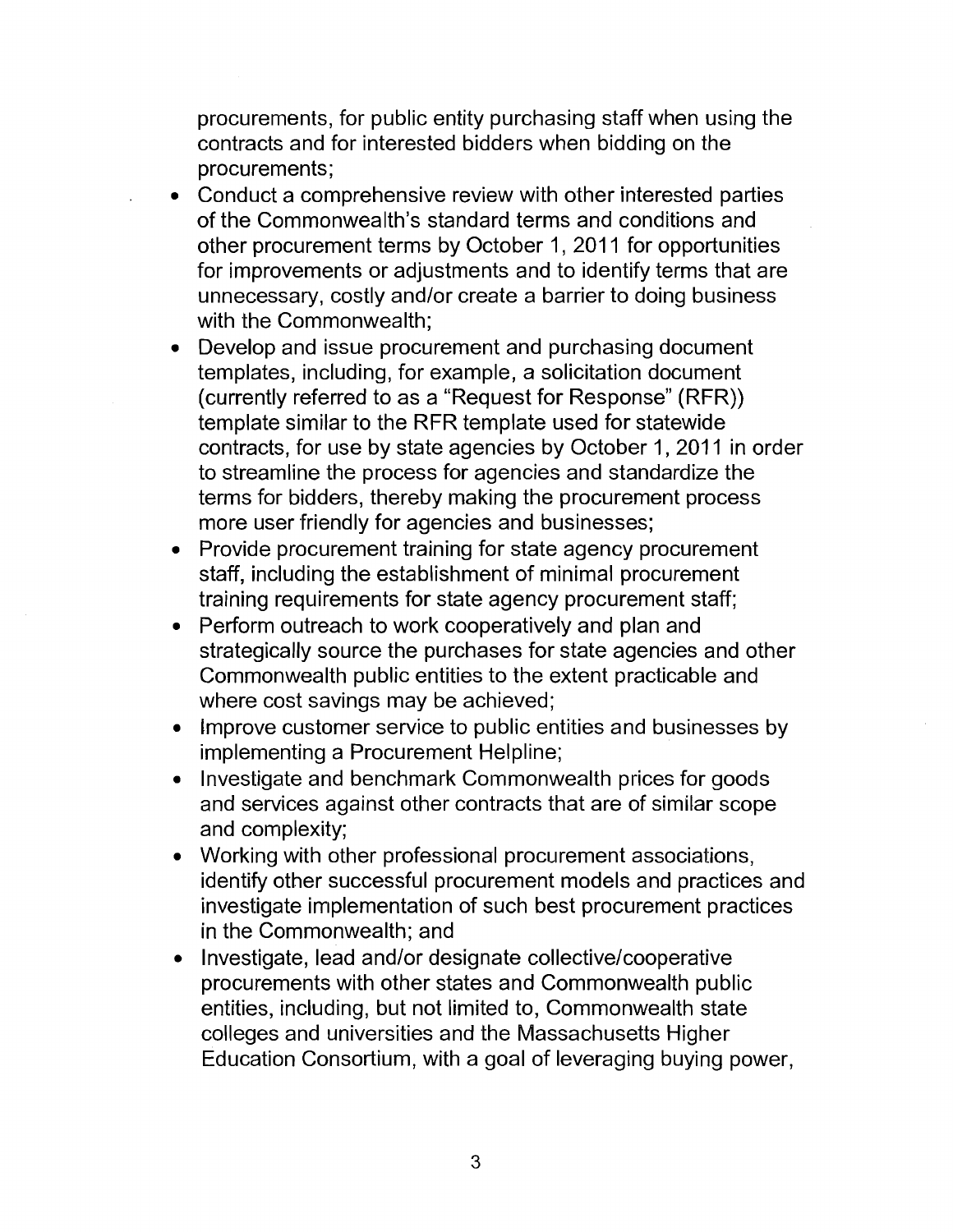sharing resources and best practice strategic sourcing techniques, when in the best interest of the Commonwealth.

Section 3. By October 1, 2011, OSD shall establish and implement, in consultation with the Commonwealth's Inspector General and Commonwealth municipalities, a Municipal Procurement Program ("MPP") within OSD for purposes of providing the following ongoing services for Commonwealth cities and towns:

- Outreach to municipdlities and survey of their unique procurement needs that are not being fulfilled by current statewide, department or their own contracts;
- Procurement, or delegation of procurement to other departments, of high volume goods and services that are needed by Commonwealth cities and towns;
- Coordination and aggregation of planned municipal and state agency spending from statewide or department contracts; and
- Provision of training to cities and towns on how to use statewide and department contracts and how to navigate the Commonwealth's procurement processes and systems.

Section 4. By July 1, 2011, the secretary of each executive office ("secretariat") in the Executive Department shall appoint a Secretariat Chief Procurement Officer ("SCPO") and shall submit names of said SCPOs to the Assistant Secretary. Each SCPO shall report both to the SCPO's respective secretariat and, through a dotted line relationship, to the Assistant Secretary. Each SCPO shall also serve in the role of Secretariat Supplier Diversity Officer as defined in Section 4 of Executive Order 524. Where operationally warranted, SCPOs shall have the authority, following consultation with agency heads, to appoint chief procurement officers for agencies within their secretariats ("Agency CPOs"). Each Agency CPO shall report to the SCPO of his or her Secretariat. Additionally, each Agency CPO shall serve as the Agency Supplier Diversity Officer as defined pursuant to Section 4 of Executive Officer 524. All agency procurement personnel shall report to the Agency CPO or to his or her designee, or where no Agency CPO is appointed, to the SCPO for the agency's secretariat. SCPOs, Agency CPOs and other state agency procurement staff shall meet all minimum procurement training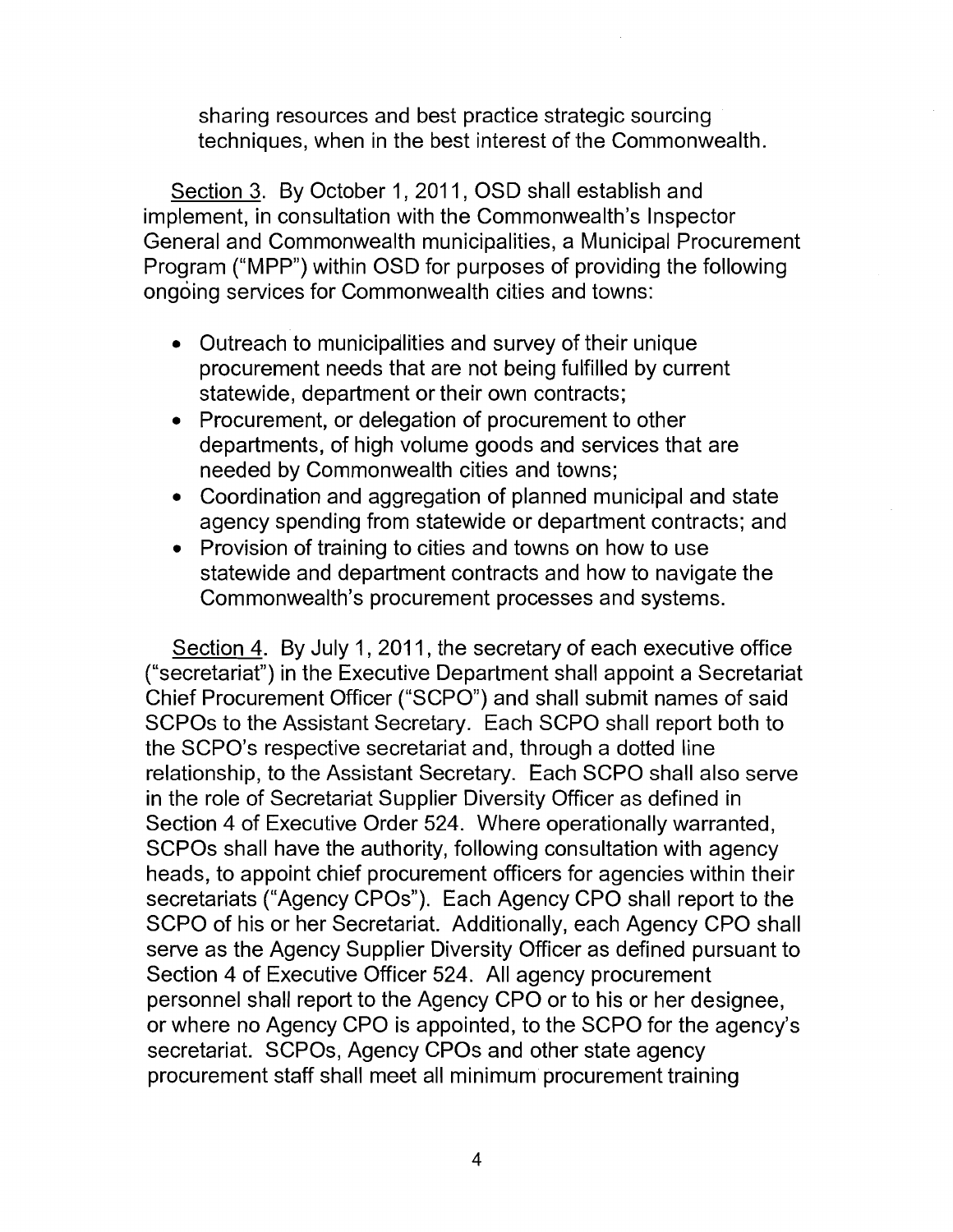standards and attend all required procurement training sessions as determined by the Assistant Secretary.

Section 5. By July 1, 2011, and thereafter modified based on and after the Fiscal Year 2012 budget is enacted, each SCPO shall submit to the Assistant Secretary for review and approval a FY 2012 secretariat procurement plan ("Secretariat Procurement Plan") that demonstrates how the Secretariat will, no later than September 30, 2011, migrate to the most efficient model for the management and oversight of secretariat procurements consistent with all applicable procurement laws, regulations and policies and procedures as established by the Assistant Secretary and the goals and objectives of the Commonwealth's Supplier Diversity Program. The Plan shall also address, at a minimum, the following:

- The amount of funds, from all sources, whether operating, capital, trust or otherwise, expended in Fiscal Year 2011 and previous two fiscal years on the purchase of goods and services within the secretariat;
- The types of goods and services routinely purchased by the secretariat;
- The secretariat and department procurement personnel, if any, specifically assigned to manage and oversee and conduct procurements within the secretariat and their job titles and areas of responsibility;
- The projected spending for the current and upcoming fiscal  $\bullet$ year on the purchase of goods and services broken out by spending category;
- Best practices, strategies, policies, procedures and a specific action plan that the secretariat will be implementing to accomplish an approximate 3% reduction in secretariat spending on goods and services in Fiscal Year 2012 in support of the administration's Fiscal Year goal of generating approximately \$30 million in savings by Executive Department on goods and services in Fiscal Year 2012 and the projected reduction in future fiscal years;
- Recommendations for the staffing and the organizational structure or restructure of procurement personnel within the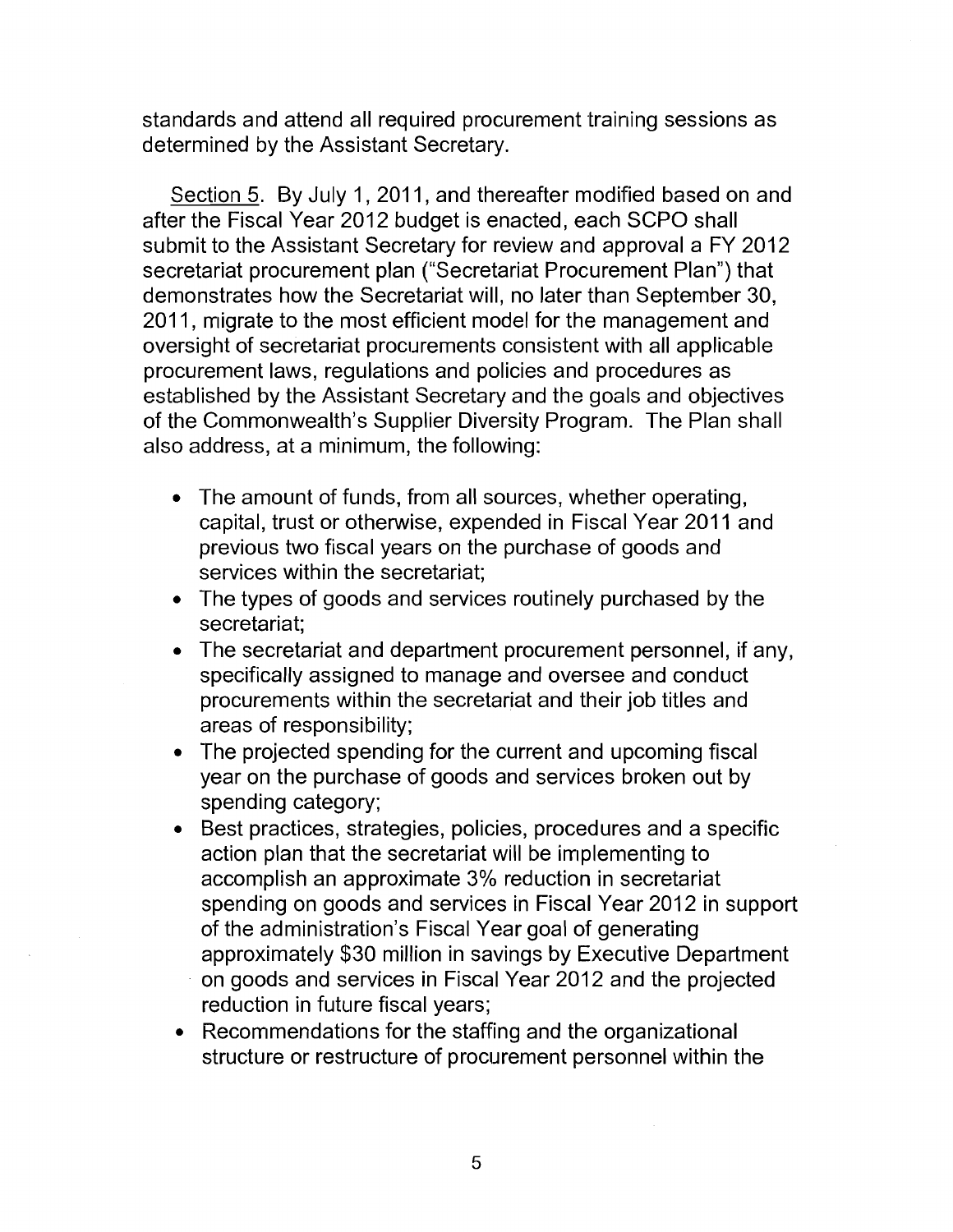secretariat and any savings that will result from implementing these recommendations;

- Opportunities for inter-secretariat coordination and collaboration  $\bullet$ on purchasing of goods and services to achieve cost-savings and enhanced quality;
- Recommendations for specific goods and services that the secretariat would request OSD to procure or to designate a department to procure on statewide contracts;
- Recommendations of secretariat and/or agency procurement personnel to actively participate on OSD, secretariat or agency Procurement Management Teams ("PMTs") from the top ten consumer agencies as determined by contract usage in the prior fiscal year; and
- Recommendations for policy, practice, or regulatory changes or other reforms that the Commonwealth should consider implementing to improve the efficiency and quality of statewide and secretariat/department procurements.

Section 6. Beginning April 1, 2012, and thereafter modified based on and after the budget for the upcoming fiscal year is enacted, and annually by April 1 thereafter, the SCPO shall provide an annual Secretariat Procurement Plan to the Assistant Secretary and the Executive Office for Administration and Finance ("ANF") that, at a minimum, contains the following:

- An annual secretariat spending plan that identifies the expected level of spending on the purchase of goods and services within the secretariat;
- Major purchases anticipated for the fiscal year;
- The fiscal year goal for secretariat spending with minorityowned and women-owned businesses;
- Recommendations for reforms, cost-savings and efficiencies in the procurement practices within the secretariat; and
- Recommendations for Commonwealth-wide reforms, costsavings and efficiencies in the procurement process.

Section 7. There shall be a Procurement Advisory Board ("PAB") established to advise ANF and the Assistant Secretary on Commonwealth-wide strategic sourcing opportunities and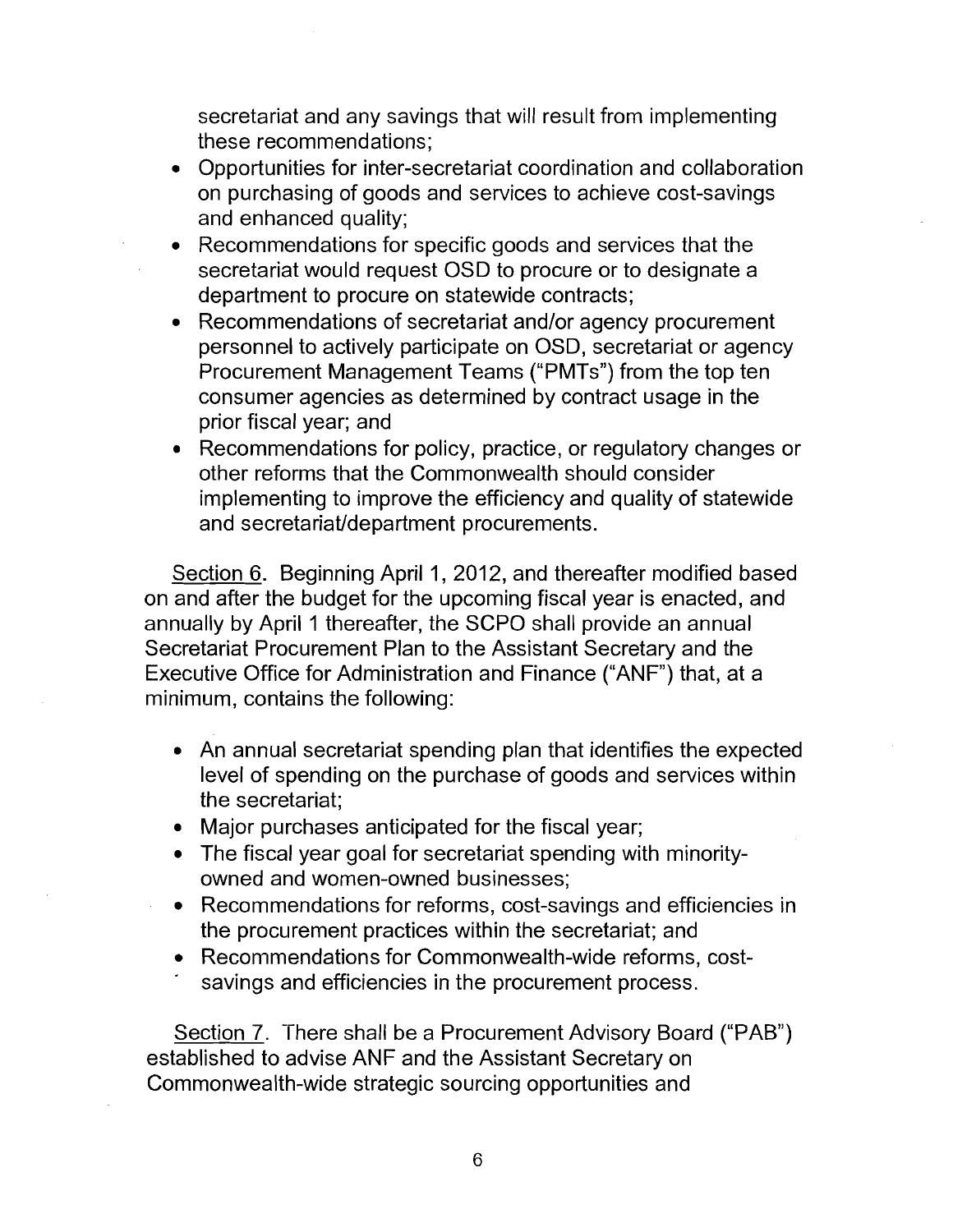procurement reforms, with the goal of meaningfully reducing the cost and improving the quality, value, efficiency, techniques and trends of purchasing goods and services within the Commonwealth. The PAB shall be chaired by the Assistant Secretary and comprised of the SCPOs, the Assistant Secretary for Access and Opportunity or his/her designee, and such other members identified by ANF and/or the Assistant Secretary. The PAB shall endeavor to include members from the Judicial and Legislative branches, other constitutional offices, Commonwealth cities and towns, higher education and the quasi-public authorities to enhance the opportunity for aggregate purchasing, standardization of processes, efficiencies and other coordination and collaborative procurement reforms.

The PAB shall meet at least quarterly and shall provide ANF with a quarterly report during its first year and thereafter an annual report regarding its activities, recommendations and progress towards initially reforming and thereafter ensuring the high quality of procurement in the Commonwealth. The PAB shall, without limitation, take the following actions:

- Provide input and recommend improvements to the Assistant Secretary on the Commonwealth's standard terms and conditions and other procurement terms;
- Share best practices among and between secretariats for purchasing;
- Establish a Business Advisory Board, comprised of members of the PAB and business community, which will meet at least twice per year and will provide input from the business community to the PAB about whether the Commonwealth's procurement process creates unnecessary barriers to or burdens associated with doing business with the Commonwealth; provided that at least two members of the Supplier Diversity Office Advisory Board, as defined in section 6 of Executive Order 524, shall be appointed to serve on the Business Advisory Board. The PAB shall also solicit from the Business Advisory Board whether any procurement and contract terms result in unnecessary increased risk andlor cost to businesses, which may result in increased prices paid by the Commonwealth or cause certain businesses not to bid, thereby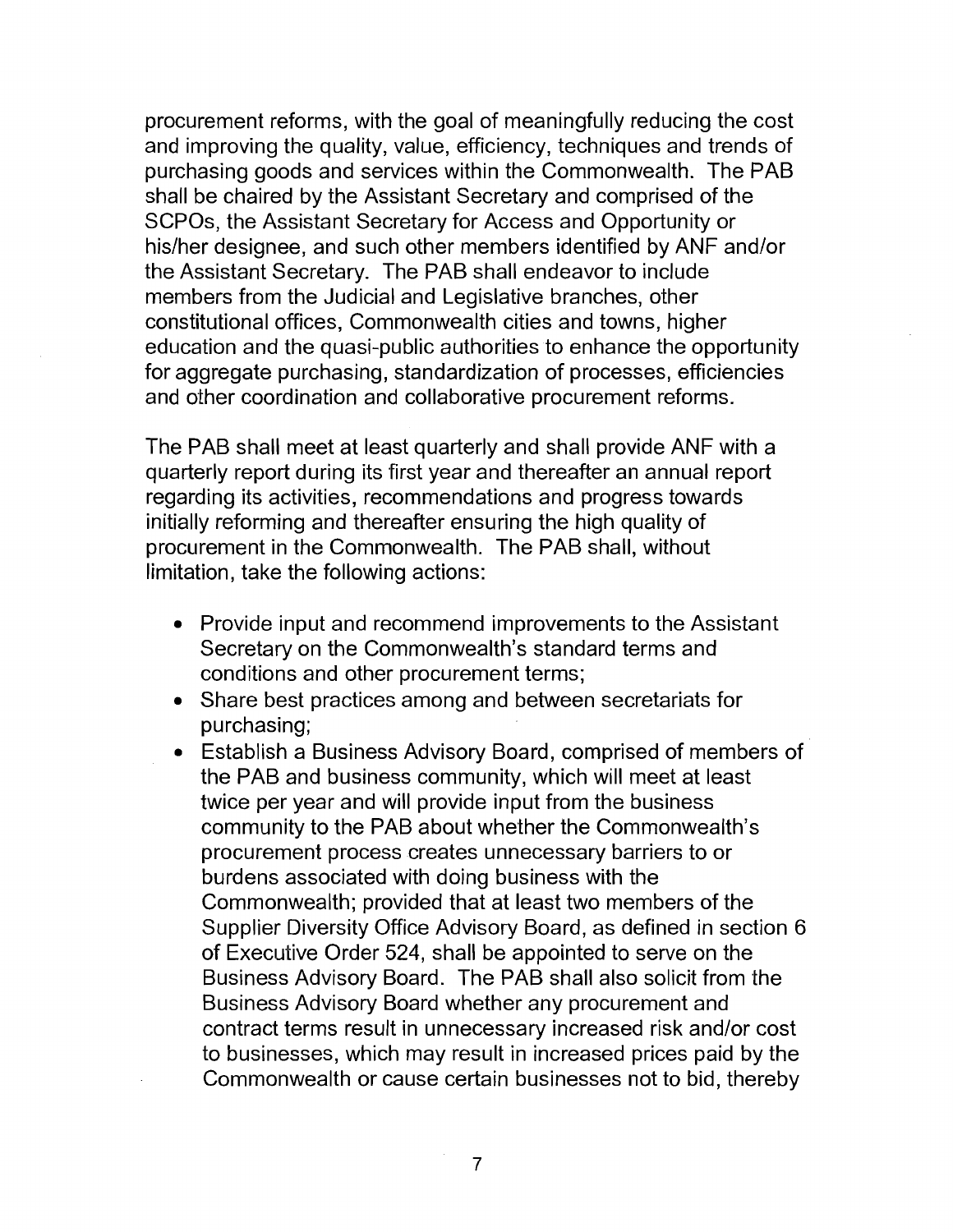limiting competition or inhibiting attainment of the Commonwealth's supplier diversity goals;

- Develop a tracking list of anticipated major purchases and monitor closely these major purchases to ensure that the procurement results in the lowest prices and/or best values for the Commonwealth:
- Consider further organizational, staffing and administrative actions that would improve the procurement process and results in the Commonwealth; and
- Assist the Assistant Secretary in identifying other successful  $\bullet$ state procurement models and practices and in implementing such best procurement practices in the Commonwealth.

Section 8. By July 1, 2011, the Assistant Secretary shall appoint an eProcurement Advisory Board including the Assistant Secretary for Access & Opportunity or his/her designee, the Commonwealth's Chief Information Officer ("CIO") or his/her designee, the Comptroller of the Commonwealth or his/her designee, the Secretariat CIO of the Executive Office for Administration and Finance, the OSD CIO and the OSD Director of eProcurement for the purpose of:

- Reviewing all currently available procurement-related systems and tools, including but not limited to Comm-PASS, to determine capabilities and limitations;
- Assessing which improvements and reforms can be implemented immediately and longer-term through existing systems;
- Reviewing systems and tools used by other states or offered by solution providers;
- Developing a strategic plan for funding, specifying and implementing an eProcurement solution which streamlines business processes including aggregation, lowers barriers to competition, collects procurement level information, facilitates the goals and objectives of the Commonwealth's Supplier Diversity Program, eliminates paper and provides public transparency; and
- Consulting with the Commonwealth CIO and the ANF SClO in order to ensure that all proposed systems align with the Commonwealth and Secretariat goals and priorities, and comply with ITD enterprise policies and standards.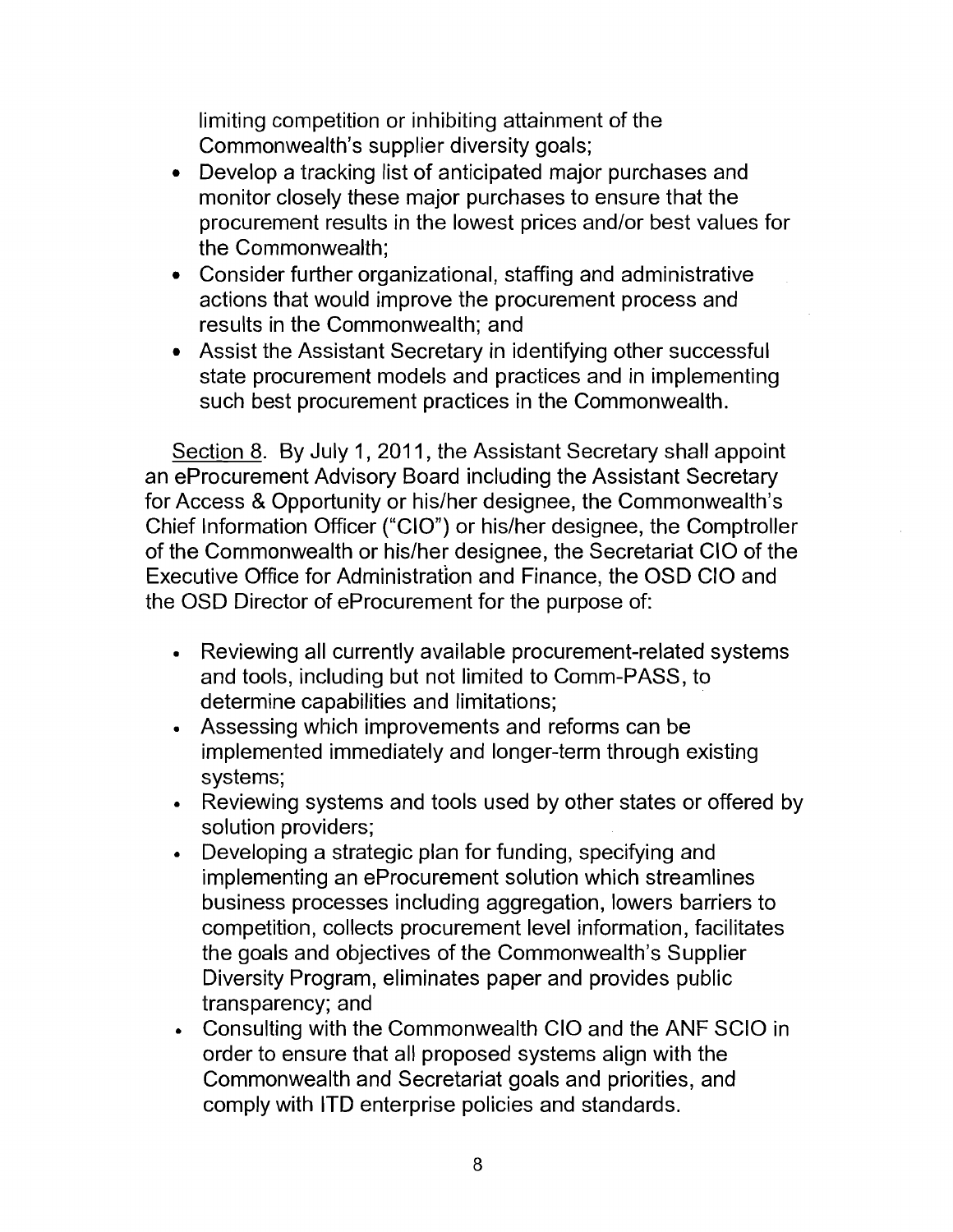Section 9. Where appropriate, and with the approval of the Secretary for Administration and Finance, the Assistant Secretary shall have the authority to enforce this Executive Order by determining and imposing remedial courses of action in instances of secretariat or agency non-compliance with this Order's requirements.

Section 10. The Assistant Secretary shall report annually, beginning August 1, 2011, to ANF concerning: (a) progress made by the Executive Department towards statewide and secretariat procurement reform; (b) the results of such reforms; (c) opportunities for additional reforms in the Executive Department's procurement statutes, regulations, policies, practices and standards; (d) goals for the upcoming fiscal year for cost-savings and efficiencies with the anticipated purchasing actions, with a specific action plan containing steps to bring about an annual reduction in spending on goods and services, including approximately \$30 million in savings by Executive Department on goods and services in Fiscal Year 2012; and (e) the major purchases anticipated in the Executive Department in the upcoming year and steps being taken to manage effectively and efficiently all purchasing decisions.

Section 11. Nothing in this Executive Order shall be construed such that any recommended policies, processes or actions are inconsistent with section 5 of Executive Order 526 (Nondiscrimination, Diversity, Equal Opportunity, and Affirmative Action) or shall be implemented in a manner that is inconsistent with the goals and objectives of Executive Order 524 (Massachusetts Supplier Diversity Program), Executive Order 515 (Environmental Purchasing Policy), Executive Order 527 (Office of Access and Opportunity within the Executive Office of Administration and Finance) or Executive Order 523 (Massachusetts Small Business Purchasing Program), unless repealed.

Section 12. This Executive Order shall take effect immediately and shall continue in effect until amended, superseded, or revoked by subsequent Executive Order.